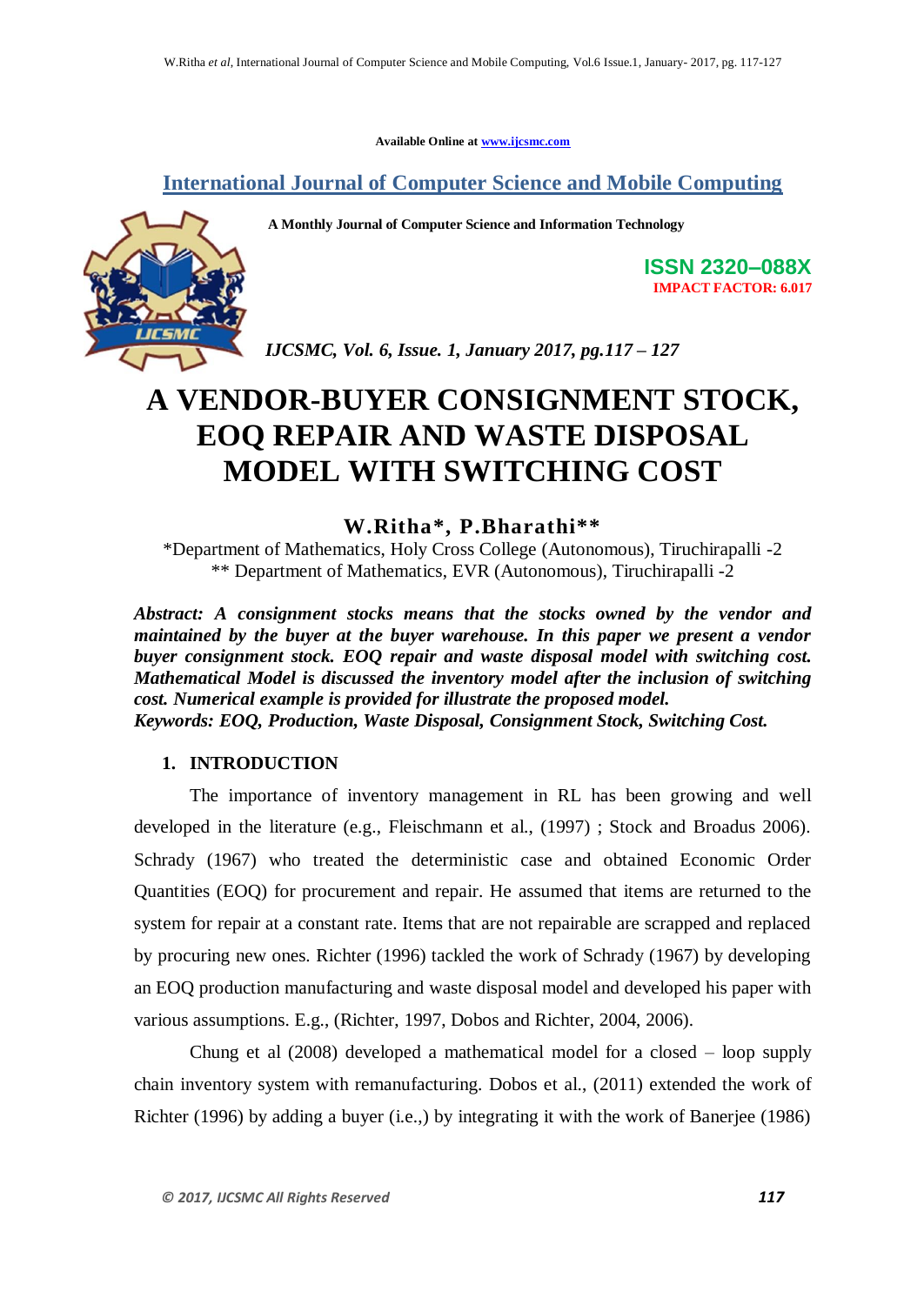which considers a vendor and a buyer that jointly optimize the sum of the inventory costs per unit of time.

Another interesting coordination mechanism that gained attention is "Consignment Stock" (CS) policy. Consignment stock is a simple and robust mechanism that can help reduce the inefficiency caused by the supplier (Corbett, 2001).

Consignment stock has been the practice in many manufacturing items (Valentini and Zavarella, 2003, Braglia and Zavanella, 2003). CS is advantageous to the vendor and the buyer. To the vendor, when it is more expensive to hold the inventory at its end than at the buyer"s. To the buyer where it does not have to worry about managing its and tying capital in it, and benefitting from trade credit where applicable. Braglia and Zaranella (2003) showed how the CS policy may improve a system performance in stochastic environments. Zanoni et al., (2012) presented an enhancement of the CS policy by considering learning in production at the vendor side.

This paper discussed a two-echelon inventory model with consignment stock and switching cost. This paper accounts for switching costs (e.g., production loss, deterioration in quality and additional labour) when alternating between production and recovery runs, when shifting from producing one product to another in the same facility. The facility may incur additional costs referred to as switching costs (EI Saadany and Jaber (2008)). The remainder of this paper is organized as follows. The next section lists notation and assumptions. Section 3 develops the mathematical model and section 4 is for numerical example. Section 5 summarizes and concludes the paper.

### **2. NOTATIONS AND ASSUMPTIONS**

### **2.1. Notations**

|             | Subscript indicating the type of the process; $r$ – remanufacturing;         |
|-------------|------------------------------------------------------------------------------|
|             | $p$ – production; $s$ – sorting / inspection; $u$ – used; and $w$ – disposal |
| $S_i$       | set-up cost for process $i \neq u$ , w (mu - \$, $\in$ etc)                  |
| $h_{\rm u}$ | Holding cost for used items (mu/unit/year)                                   |
| $C_i$       | Unit processing cost for process $i \neq u$ , w (mu/unit)                    |
| $C_{\rm u}$ | cost to acquire a used item from the customer (paid by the vendor, mu/unit)  |
| $C_{w}$     | cost for disposing a non-repairable item (mu/unit)                           |
| $h_r$       | holding cost for a remanufactured item (mu/unit/year)                        |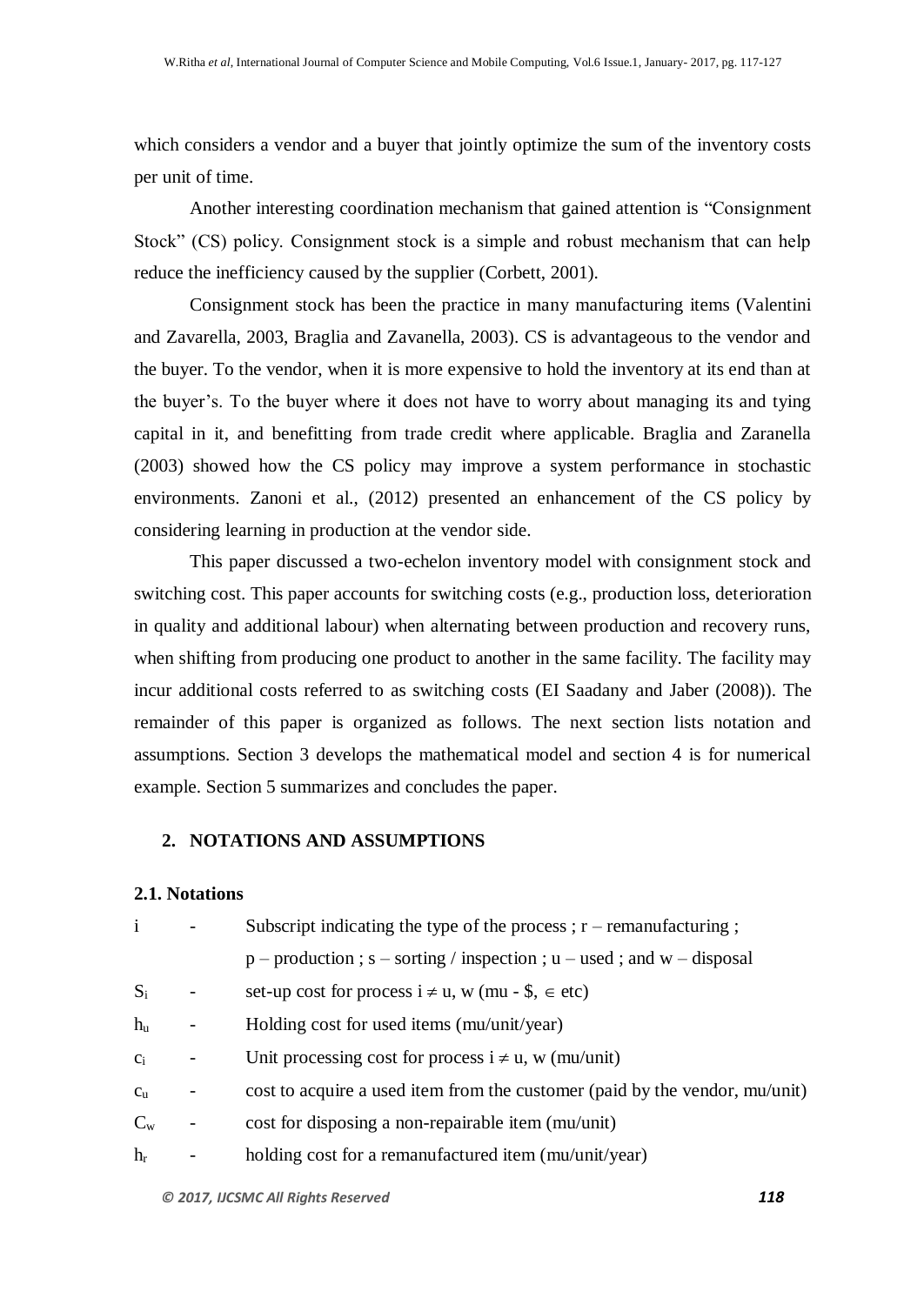| $h_{p}$     |                   | holding cost for manufactured item (mu/unit/year)                                  |
|-------------|-------------------|------------------------------------------------------------------------------------|
| $h_{b}^{b}$ |                   | Buyer's holding cost for an item at the buyer's side (i.e.,) physical storage      |
|             |                   | cost (mu/unit/year)                                                                |
| $h_h^v$     |                   | Vendor's holding cost for an item at the buyer's side (i.e.,) capital tied-up      |
|             |                   | cost (mu/unit/year)                                                                |
| $h_{\rm b}$ |                   | Total holding cost for an item at the buyer's side (i.e.,) $h_b = h_b^b + h_b^v$   |
|             |                   | (mu/unit/year)                                                                     |
| D           |                   | Demand rate at the buyer's end (unit/year)                                         |
| $P_i$       |                   | Production, remanufacturing or sorting/inspection rate for process $i \neq u$ , w, |
|             |                   | where $P_i > D$ .                                                                  |
| $q_i$       |                   | Shipment size (in units) for process $i \neq s$ , u, w                             |
| $T_i$       |                   | unit transportation cost; $j = F$ , R where                                        |
|             |                   | $F$ – Forward flow and R - reverse / backward flow (mu/unit)                       |
| m           |                   | Number of remanufactured batches (integer)                                         |
| $\mathbf n$ |                   | Number of production batches (integer)                                             |
| T           | $\qquad \qquad -$ | length of the time interval ; where $T = \frac{Mq_r + nq_p}{D}$ (year)             |
| $\rho$      |                   | Collection (return) percentage $0 < \rho < 1$                                      |
| $\alpha$    |                   | Disposal percentage $0 < \alpha < 1$                                               |
| $\beta$     |                   | Repairable percentage $0 < \beta < 1$                                              |

### **2.2. Assumptions**

- 1. Remanufactured items are considered to be as-good-as newly produced ones.
- 2. Remanufacturing and production processes are always in control and no defective items are generated.
- 3. Shortages are not allowed.
- 4. The demand rate is constant over time.
- 5. All cost input parameters do not vary overtime.
- 6. Lead time is zero.
- 7. Infinite planning horizon
- 8. A single products case.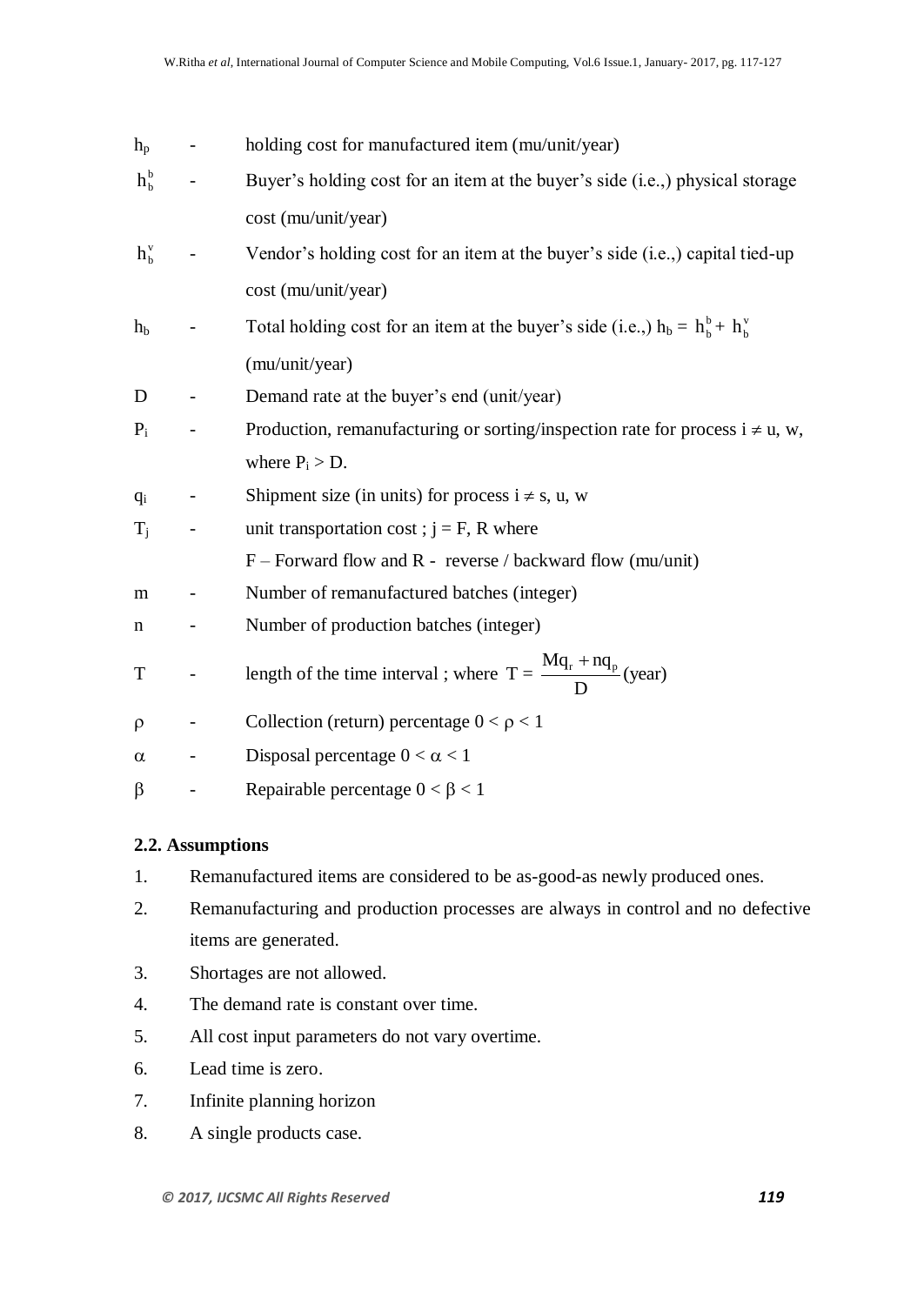### **3. MATHEMATICAL MODEL**

This model considers a production remanufacturing, collection, sorting/inspection and waste disposal problem with a two level consignment stock coordination scheme. The system consists of two subsystems, a vendor's system and buyer's system. The vendor firstly remanufactures m batches of size  $q_r$  each at a rate  $P_r$  and subsequently, it produces n batches of size  $q_p$  each at a rate of  $P_p$  where  $P_r \neq P_p$ . It should be noted that the replenishment cycle order decided, (i.e.,) remanufacturing precedes production is reasonably assumed according to the literature in the field (e.g., Richter, 1996 ; EI Saadany and Jaber 2010 ; Dobos, et al., 2011). The inventory of the serviceable stock is replenished by the remanufacturing and production processes of the system. The serviceable inventory is shipped to the buyer"s warehouse in batches of size qr and qp at time intervals  $t_r = q_r/p_r$  and  $t_p = q_p/p_p$  respectively where  $t_r \neq t_p$  and  $P_r > P_p$  or  $P_r < P_p$ ,  $P_r = P_p$  (special case). It is also assumed that  $q_r = q_p = q$ ; In a more general cased may occur where  $q_r > q_p$  or  $q_r < q_p$ . To manufacture m $q_r$  units, the vendor has to collect  $\rho \beta DT$ repairable units. (i.e.,) mq<sub>r</sub> =  $\rho \beta DT$  from which we have  $q_r = \frac{n+p}{m(1-p)} q_p$  $\frac{n+\beta}{n+\beta}$ q m(1-ρβ) where

$$
T=\frac{nq_{p}}{(1-\rho\beta)D}.
$$

#### **VENDOR'S PRODUCTION AND REMANUFACTURING COST FUNCTIONS**

Vendor cost function is assured to be a sum of the set-up costs, production costs and holding costs for the serviceable stock divided by the length of the time interval  $T_1$ and is given as

**Case :**  $q_r > q_p$  or  $q_r < q_p$ 

$$
\mathbf{q_r} > \mathbf{q_p or q_r} < \mathbf{q_p}
$$
\n
$$
\mathbf{V}\mathbf{C} = \frac{m\mathbf{S_r} + n\mathbf{S_p}}{T} + \mathbf{C_r}m\frac{\mathbf{q_r}}{T} + \mathbf{C_p}n\frac{\mathbf{q_p}}{T} + \frac{1}{T}\left(h_r m\frac{\mathbf{q_r}}{2}\mathbf{t_r} + h_p n\frac{\mathbf{q_p}}{2}\mathbf{t_p}\right)
$$

In this paper, we assure a switching cost is incurred when the process shifts from repair to production and from production to repair. So we denote  $r_1$  as  $s_1$  as the setup and switching costs of the first repair and the first production runs. (i.e.,)  $r_1 = r +$  switching costs from production to repair and  $s_1 = s +$  switching costs from repair to production, when there are more than one repair run per cycle, the setup cost per run is denoted as r except for the first run, when there are more than one production run per cycle, the setup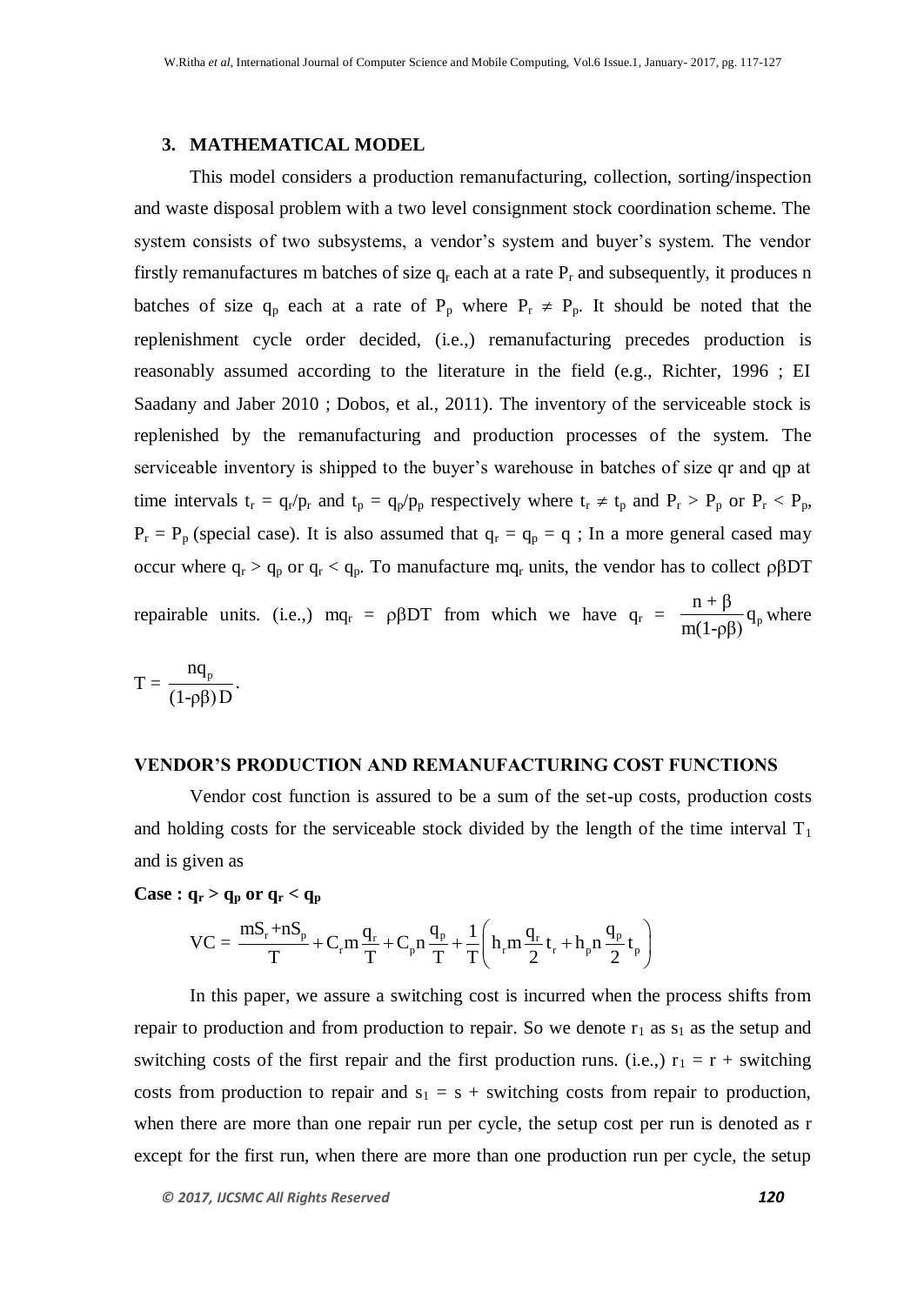costs per run is denoted as s except for the first run. The process incurs  $(r_1 - r)$  and  $(s_1 - s)$ costs when switching from repair to manufacturing and from manufacturing to repair respectively. When there are m repair and n production runs in a cycle of length T, the total setup switching cost is computed as  $S_{m,n} = (m-1)r + r_1 + (n-s) + s_1$ . For the case of a single repair run ( $m = 1$ ) and a single production run ( $n = 1$ ) the total setup and switching costs in a cycle of length T are  $r_1 + s_1$ .

Therefore, the vendor"s total cost after the inclusion switching cost is expressed as **Case :**  $q_r > q_p$  or  $q_r < q_p$ 

Case : 
$$
\mathbf{q}_r > \mathbf{q}_p
$$
 or  $\mathbf{q}_r < \mathbf{q}_p$   
\n
$$
VC = \frac{D(1 - \rho \beta)}{nq_p} \left[ (m - 1)S_r + S_{r_1} + (n - 1)S_p + S_{p_1} + nq_p \left( C_r \frac{\rho \beta}{1 - \rho \beta} + C_p \right) \right]
$$
\n
$$
+ \frac{q_p^2}{2} \left[ h_r \frac{m}{P_r} \left( \frac{n \rho \beta}{m(1 - \rho \beta)} \right)^2 + h_p \frac{n}{P_p} \right] \qquad \qquad \dots (1a)
$$

**Case :**  $q_r = q_p = q$ 

Case : 
$$
\mathbf{q}_r = \mathbf{q}_p = \mathbf{q}
$$
  
\n
$$
VC = \frac{1}{q} \left\{ \rho \beta S_r D - S_r D + S_{r_1} D + \left[ (1 - \rho \beta) S_p - S_p \right] D + S_{p_1} D \right\}
$$
\n
$$
+ C_r \beta D + C_r (1 - \rho \beta) D + \frac{Dq}{2} \left( h_r \frac{\rho \beta}{P_r} + h_p \frac{(1 - \rho \beta)}{P_p} \right) \dots (1b)
$$

Here the values of  $q_r = \frac{np}{m(1-p)} q_p$  $\frac{np\beta}{q}$  $m(1-\rho\beta)$ and  $m = \rho \beta$ ,  $n = 1 - \rho \beta$ 

## **THE BUYER'S SIDE HOLDING COST FUNCTIONS OF PRODUCED AND REMANUFACTURED ITEMS**

### **Case :**  $q_r > q_p$  or  $q_r < q_p$

Here we are substituting the values of  $q_r = \frac{np}{m(1-p)} q_p$  $\frac{np\beta}{q}$  $m(1-\rho\beta)$ and T =  $\frac{nq_p}{(1 - \Omega)^2}$ (1-ρβ) D in the buyer's

holding functions is expressed as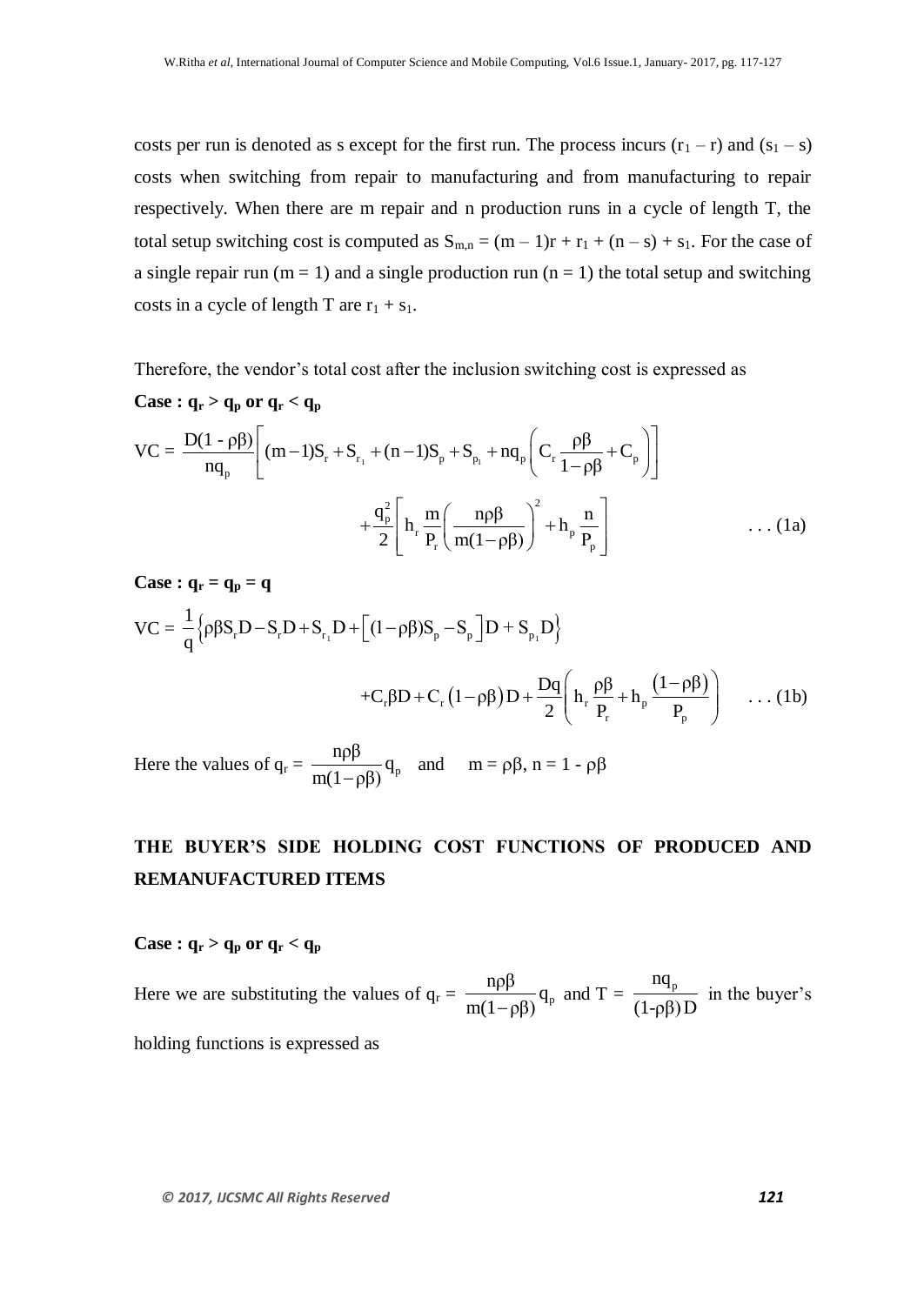$$
H_{C_b} = \frac{h_b^b n \rho^2 \beta^2 D^2 q_p}{2m(1-\rho \beta) p_r^2} + \frac{h_b^b (n-1)(1-\rho \beta) D^2 q_p}{2np_p^2} + \frac{h_b^b n(m+1) \rho^2 \beta^2 D q_p}{2P_r m(1-\rho \beta)} \left(1 - \frac{D}{P_r}\right) + \frac{h_b^b n(n-1) \rho^2 \beta^2 D q_p}{m(1-\rho \beta) P_r} \left(1 - \frac{D}{P_r}\right) + \frac{h_b^b (n-1)(1-\rho \beta) \rho D q_p}{2P_p} \left(1 - \frac{D}{P_p}\right) + \frac{h_b^b \rho (1-\rho \beta) q_p}{2n} \left[ \frac{n \rho \beta}{1-\rho \beta} \left(1 - \frac{D}{P_r}\right) + n - (n-1) \frac{D}{P_p}\right]^2 \dots (2a)
$$

**Case :**  $q_r = q_p = q$ 

Substituting  $q_p = q$  and  $\frac{m}{m}$ n = ρβ  $(1-\rho\beta)$ in equation (2a) it becomes

Substituting 
$$
q_p = q
$$
 and  $\frac{m}{n} = \frac{pp}{(1 - \rho \beta)}$  in equation (2a) it becomes  
\n
$$
H_{C_b} = \frac{h_b^b \rho \beta D^2 q}{2P_r^2} + \frac{h_b^b (n - 1)(1 - \rho \beta)\rho D^2 q}{2nP_p^2} + \frac{h_b^b n(\rho \beta (n - 1) + 1)\rho^2 \beta^2 Dq}{2P_r (1 - \rho \beta)} \left(1 - \frac{D}{P_r}\right) + \frac{h_b^b n(n - 1)\rho \beta Dq}{P_r} \left(1 - \frac{D}{P_r}\right) + \frac{h_b^b (n - 1)(1 - \rho \beta)\rho Dq}{2P_p} \left(1 - \frac{D}{P_p}\right) + \frac{h_b^b \rho (1 - \rho \beta)q}{2n} \left[\frac{n\rho \beta}{1 - \rho \beta} \left(1 - \frac{D}{P_r}\right) + n - (n - 1)\frac{D}{P_p}\right]^2 \quad \dots (2b)
$$

### **VENDOR'S HOLDING COST FUNCTIONS FOR THE ITEMS AT THE BUYER'S SIDE**

The holding cost per unit of time of produced and remanufactured items, incurred by the vendor, HC<sub>r</sub>, while they are at the buyer's side can be determined for the cases  $q_r > q_p$  or  $q_r < q_p$  and  $q_r = q_p = q$  respectively with equations (2a) and (2b) where  $h_b^b$  $h_b^b$ should be submitted by  $h_b^v$  $h_b^v$ 

### **INSPECTION, SORTING AND HOLDING COST FUNCTIONS OF USED ITEMS**

The cost per unit time for the collection and inspection process is sum of the unit time setup unit cost of used items, inspection, disposal and holding cost and is written as, **Case :**  $q_r > q_p$  or  $q_r < q_p$  $\frac{\rho}{\rho}$  or  $\mathbf{q}_r < \mathbf{q}_p$ <br>  $\frac{-\rho\beta}{2} + (C_p + C_p)\rho D + C_p \rho \alpha D + h_p \frac{\rho}{2} \left(1 - \frac{D\rho}{2}\right) \left(1 + \frac{D\rho}{2}\right) \frac{nq_p}{2}$ 

Case : 
$$
q_r > q_p
$$
 or  $q_r < q_p$   
\n
$$
CIC = \frac{S_s D(1 - \rho \beta)}{n q_p} + (C_u + C_s) \rho D + C_w \rho \alpha D + h_u \frac{\rho}{2} \left( 1 - \frac{D \rho}{P_s} \right) \left( 1 + \frac{D \rho}{P_s} \right) \frac{n q_p}{1 - \rho \beta} \dots (3)
$$

For the case  $q_r = q_p = q$ . Equation (3) is modified by replacing  $q_p$  with q.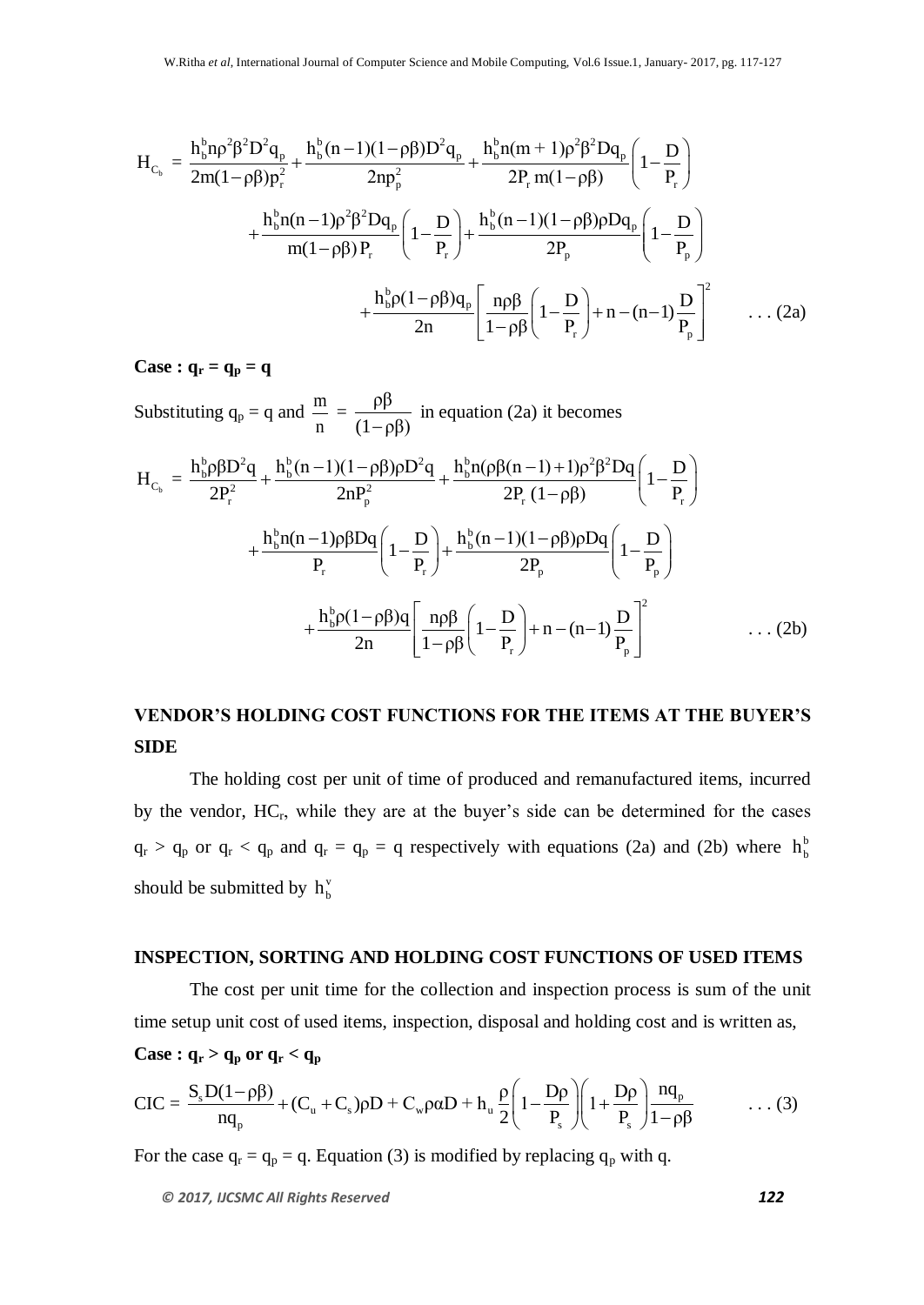### **TRANSPORTATION COST FUNCTIONS**

The unit of time transportation cost is given as

### **Case :**  $q_r > q_p$  or  $q_r < q_p$

$$
TC = (m+n+1)\frac{AD(1-\rho\beta)}{nq_p} + T_pD + T_p\rho\beta D \qquad \qquad \dots (4a)
$$

where A is a fixed transportation cost per shipment and  $T_F$  and  $T_R$  are respectively the unit transportation costs for produced or remanufactured items and for repairable items. For the

case  $q_r = q_p = q$ , Equation (4a) modified by replacing qp with q and M with  $\frac{npβ}{2}$ .  $(1-\rho\beta)$ 

**Case :**  $q_r = q_p = q$ 

$$
TC = (n + (1 - \rho \beta)) \frac{AD}{nq} + T_p D + T_p \rho \beta D \qquad \qquad \dots (4b)
$$

The holding cost functions of collected used items

$$
HC_u = \frac{h_u \rho \beta DT}{2T} \cdot \frac{Mq_r}{D} = \frac{h_u \rho^2 \beta^2 nq_p}{2(1-\rho\beta)}
$$
 ... (5)

### **THE TOTAL COST FUNCTIONS WITH SWITCHING COST**

The total cost per unit of time function is written from equations (1a), (2a), 3, (4a) and 5 and (1b), (2b), 3, (4b) and (5). For both cases as

### **Case :**  $q_r > q_p$  or  $q_r < q_p$

$$
C_T = VC + HC_b + HC_v + CIC + TC + HC_u
$$
\n
$$
\Rightarrow \frac{D(1-\rho\beta)}{nq_p} \left[ (m-1)S_r + S_{r_1} + (n-1)S_p + S_{p_1} + n_{q_p} \left( Cr \frac{\rho\beta}{1-\rho\beta} + Cp \right) \right.
$$
\n
$$
+ \frac{q^2p}{2} \left( h_r \frac{m}{P_r} \left( \frac{n\rho\beta}{1-\rho\beta} \right)^2 + h_p \frac{n}{P_p} \right) + \frac{h_b n\rho^2 \beta^2 D^2 q_p}{2m(1-\rho\beta)P_r^2} + \frac{h_b (n-1)(1-\rho\beta)D^2 q_p}{2nP_p^2}
$$
\n
$$
+ \frac{h_b n(m+1)\rho^2 \beta^2 D q_p}{2P_r m(1-\rho\beta)} \left( 1 - \frac{D}{P_r} \right) + \frac{h_b n(n-1)\rho^2 \beta^2 D q_p}{m(1-\rho\beta)P_r} \left( 1 - \frac{D}{P_r} \right)
$$
\n
$$
+ \frac{h_b (n-1)(1-\rho\beta)\rho D q_p}{2P_p} \left( 1 - \frac{D}{P_p} \right) + \frac{h_b \rho (1-\rho\beta) q_p}{2n} \left[ n \frac{\rho\beta}{1-\rho\beta} \left( 1 - \frac{D}{P_r} \right) + n - (n-1) \frac{D}{P_p} \right]^2
$$
\n
$$
+ \frac{S_s D(1-\rho\beta)}{nq_p} + (C_u + C_s)\rho D + C_w \rho \alpha D + \frac{h_u \rho}{2} \left( 1 - \frac{D\rho}{P_s} \right) \left( 1 + \frac{D\rho}{P_s} \right) \frac{nq_p}{1-\rho\beta}
$$

*© 2017, IJCSMC All Rights Reserved 123*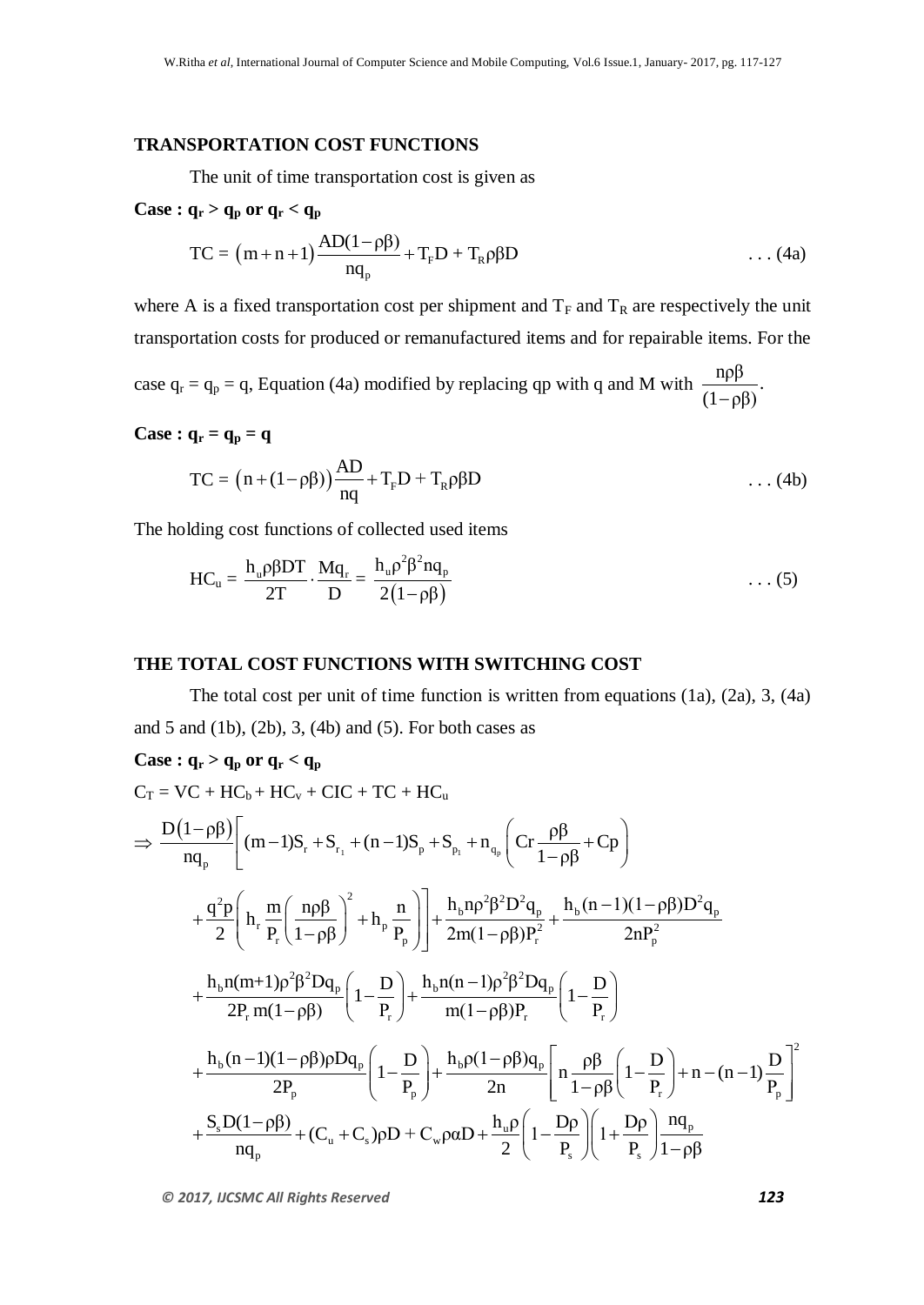$$
+(m+n+1)\frac{AD(1-\rho\beta)}{nq_p}+T_pD+T_p\rho\beta D+\frac{h_u\rho^2\beta^2nq_p}{2(1-\rho\beta)}
$$
 ... (6)

Differentiating the above equation with respect to  $q_p$ , to get the optimal value of  $q_e^*$ 

Differentiating the above equation with respect to 
$$
q_p
$$
, to get the optimal value of  $q_p^*$  as,  

$$
q_p^*(m, n, \beta) = \sqrt{\frac{D(1-\rho\beta)\left[\left(\frac{m-1}{n}\right)S_r + \frac{S_r}{n} + \left(\frac{n-1}{n}\right)S_p + \frac{S_s}{n}\frac{S_p}{n} + (m+n+1)\frac{A}{n}\right]}{H(m, n, \beta)}} \dots (7)
$$

$$
H(m, n, \beta)
$$
  
\nwhere  $H(m, n, \beta) = \frac{D(1-\rho\beta)}{2n} \left( h_r \frac{m}{P_r} \left( \frac{n\rho\beta}{m(1-\rho\beta)} \right)^2 + h_p \frac{n}{P_p} \right) + \frac{h_b n\rho^2 \beta^2 D^2}{2m(1-\rho\beta)P_r^2}$   
\n
$$
+ \frac{h_b (n-1)(1-\rho\beta)D^2}{2nP_p^2} + \frac{h_b n(m+1)\rho^2 \beta^2 D}{2P_r m(1-\rho\beta)} \left( 1 - \frac{D}{P_r} \right) + \frac{h_b n(n-1)\rho^2 \beta^2 D}{m(1-\rho\beta)P_r} \left( 1 - \frac{D}{P_r} \right)
$$
\n
$$
+ \frac{h_b (n-1)(1-\rho\beta)\rho D}{2P_p} \left( 1 - \frac{D}{P_p} \right) + \frac{h_b \rho(1-\rho\beta)}{2n} \left[ \frac{n\rho\beta}{1-\rho\beta} \left( 1 - \frac{D}{P_r} \right) + n - (n-1) \frac{D}{P_p} \right]^2
$$
\n
$$
+ h_u \frac{\rho}{2} \left( 1 - \frac{D\rho}{P_s} \right) \left( 1 + \frac{D\rho}{P_s} \right) \frac{n}{1-\rho\beta} + \frac{h_u \rho^2 \beta^2 n}{2(1-\rho\beta)}
$$

**Case :**  $q_r = q_p = q$ 

+
$$
(m+n+1)
$$
 $\frac{\Delta D(1-\rho\beta)}{mq_p} + T_pD + T_R\rho\beta D + \frac{h_0\rho^2\beta^2nq_p}{2(1-\rho\beta)}$  ... (6)  
\nDifferentiating the above equation with respect to  $q_p$ , to get the optimal value of  $q_p^*$  as,  
\n
$$
q_p^*(m, n, \beta) = \sqrt{\frac{D(1-\rho\beta)\left[\frac{m-1}{n}\right]S_r + \frac{S_n}{n} + \frac{(n-1)}{n}\right]S_r + \frac{S_n S_n}{n} + (m+n+1)\frac{A_1}{n}}{H(m,n,\beta)}}
$$
 ... (7)  
\nwhere  $H(m, n, \beta) = \frac{D(1-\rho\beta)\left[\frac{m}{n} \frac{m}{p_r} \left(\frac{np\beta}{m(1-\rho\beta)}\right)^2 + h_p \frac{n}{p_r}\right] + \frac{h_0np^2\beta^2D^2}{2m(1-\rho\beta)P_r^2}$   
\n
$$
+ \frac{h_0(n-1)(1-\rho\beta)D^2}{2nP_p^2} + \frac{h_0n(m+1)p^2\beta^2D}{2P_r m(1-\rho\beta)} \left(1-\frac{D}{P_r}\right) + \frac{h_0n(n-1)p^2\beta^2D}{m(1-\rho\beta)P_r^2} \left(1-\frac{D}{P_r}\right)
$$
\n
$$
+ \frac{h_0(n-1)(1-\rho\beta)DD}{2P_p} \left(1-\frac{D}{P_p}\right) + \frac{h_0\rho(1-\rho\beta)}{2n} \left[\frac{n\beta\beta}{1-\rho\beta} \left(1-\frac{D}{P_r}\right) + n - (n-1)\frac{D}{P_p}\right]^2
$$
  
\n
$$
+ h_n \frac{\rho}{2} \left(1-\frac{Dp}{P_s}\right) \left(1+\frac{Dp}{P_s}\right) \frac{n}{1-\rho\beta} + \frac{h_0\rho^2\beta^2n}{2(1-\rho\beta)}
$$
  
\nCase :  $q_r = q_p = q$   
\n
$$
C_T = VC + HC_0 + HC_0 + CC + TC + HC_0
$$
  
\n
$$
= \frac{\rho\beta S, D-S, D+S, D+[(1-\rho\beta)S_p-S, D+S, D-S, D-S, D-S, D-S,
$$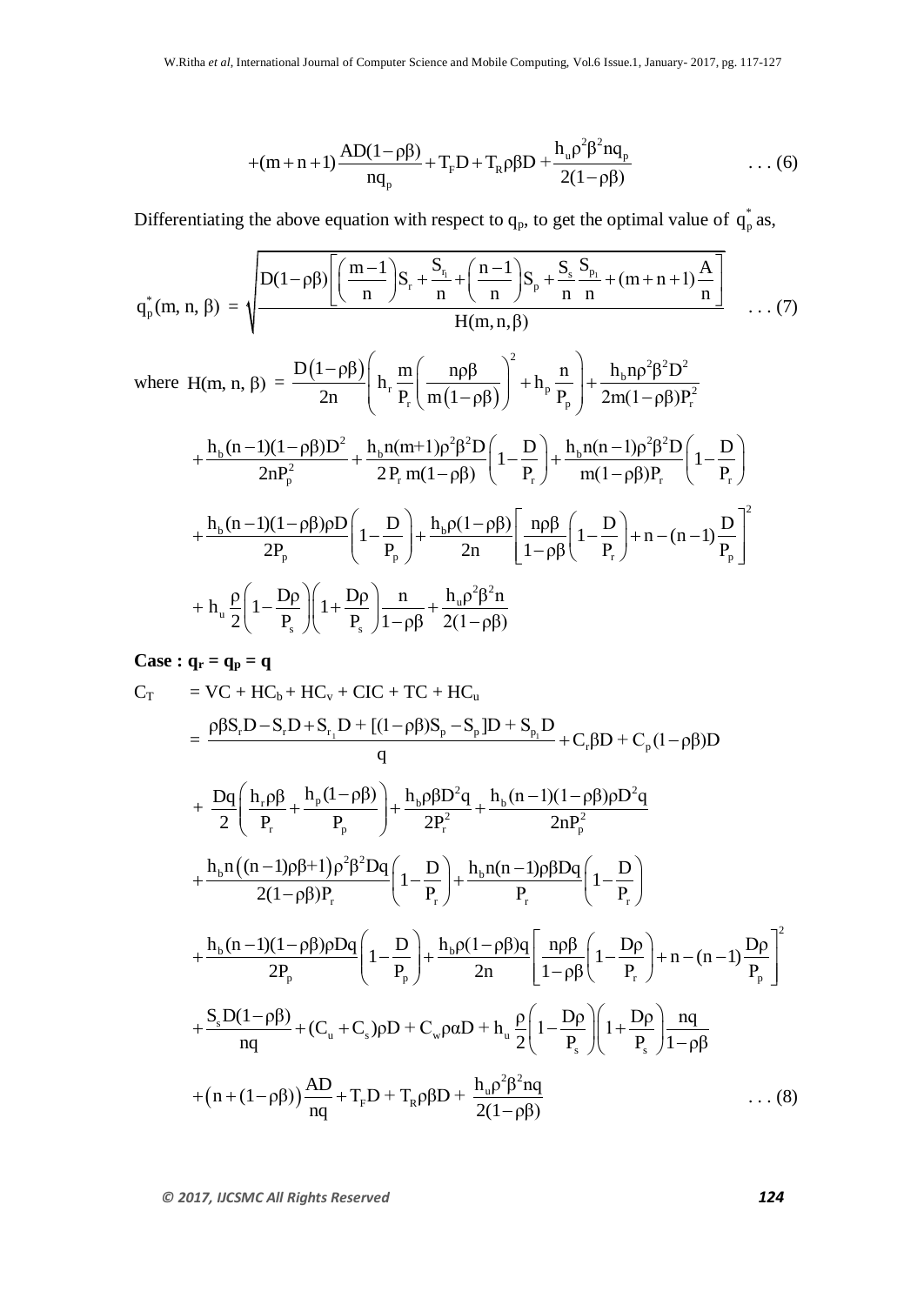Differentiating the above equation w.r.to 'q'

We get the optimal value

| \n $W_{\text{e}}$ \n      | \n $W_{\text{e}}$ \n |
|---------------------------|----------------------|
| \n $W_{\text{e}}$ \n      | \n $W_{\text{e}}$ \n |
| \n $W_{\text{e}}$ \n      |                      |
| \n $W_{\text{e}}$ \n      |                      |
| \n $W_{\text{e}}$ \n      |                      |
| \n $W_{\text{e}}$ \n      |                      |
| \n $W_{\text{e}}$ \n      |                      |
| \n $W_{\text{e}}$ \n      |                      |
| \n $W_{\text{e}}$ \n      |                      |
| \n $W_{\text{e}}$ \n      |                      |
| \n $W_{\text{e}}$ \n      |                      |
| \n $W_{\text{e}}$ \n      |                      |
| \n $W_{\text{e}}$ \n      |                      |
| \n $W_{\text{e}}$ \n      |                      |
| \n $W_{\text{e}}$ \n      |                      |
| \n $W_{\text{e}}$ \n      |                      |
| \n $W_{\text{e}}$ \n      |                      |
| \n $W_{\text{e}}$ \n      |                      |
| \n $W_{\text{e}}$ \n      |                      |
| \n $W_{\text{e}}$ \n      |                      |
| \n $W_{\text{e}}$ \n      |                      |
| \n $W_{\text{e}}$ \n      |                      |
| \n $W_{\text{e}}$ \n      |                      |
| \n $W_{\text{e}}$ \n </td |                      |

where,

where,  
\n
$$
H'(n, \beta) = \frac{D}{2} \left( h_r \frac{\rho \beta}{P_r} + h_p \frac{(1-\rho \beta)}{P_p} \right) + \frac{h_b \rho \beta D^2}{2P_r^2} + \frac{h_b (n-1)(1-\rho \beta)\rho D^2}{2nP_p^2} + \frac{h_b n(\rho \beta (n-1)+1)\rho^2 \beta^2 D}{2(1-\rho \beta)P_r} \left( 1 - \frac{D}{P_r} \right) + \frac{h_b n(n-1)\rho \beta D}{P_r} \left( 1 - \frac{D}{P_r} \right) + \frac{h_b (n-1)(1-\rho \beta)\rho D}{2P_p} \left( 1 - \frac{D}{P_p} \right) + \frac{h_b \rho (1-\rho \beta)}{2n} \left[ n \frac{\rho \beta}{1-\rho \beta} \left( 1 - \frac{D}{P_r} \right) + n - (n-1) \frac{D}{P_p} \right]^2 + h_b \frac{\rho}{2} \left( 1 - \frac{D\rho}{P_s} \right) \left( 1 + \frac{D\rho}{P_s} \right) \frac{n}{1-\rho \beta} + \frac{h_u \rho^2 \beta^2 n}{2(1-\rho \beta)}
$$

#### **4. NUMERICAL EXAMPLE**

The input parameters for the two cases are listed below.  $S_r = 200$ ,  $S_p = 200$ ,  $S_s = 50$ ,  $S_{r_1} = 201$ ,  $S_{p_1} = 201$ ,  $A = 50$ ,  $h_p = 3$ ,  $h_r = 2$ ,  $h_b = 4$ ,  $h_u = 0.5$ ,  $C_p = 10$ ,  $C_r = 5$ ,  $C_u = 1$ ,  $C_s = 0.5$ ,  $C_w = 2$ ,  $T_F = 0.5$ ,  $T_R = 0.5$ ,  $\rho = 0.8$ ,  $D = 1000$ ,  $M = 1$ ,  $n = 1$ ,  $\beta = 1$ ,  $P_r = 3000$ ,  $P_p = 3000$ ,  $P_s = 4000$ ,  $\alpha = 0.3$ For the case  $q_r > q_p$  or  $q_r < q_p$ 

The optimal order quantity  $q_{n}^*$  $q_{p}^{*}(m, n, \beta) = 108$  and the total cost  $C_T = 10829$ .

For the case 
$$
q_r = q_p = q
$$
.

The optimal order quantity  $q_{\text{r}}^*$  $q_{p}^{*}(n, \beta) = 195$  and the total cost  $C_T = 12501$ .

### **5. CONCLUSION**

In this paper we study about the vendor buyer consignment stock EOQ, repair and waste disposal model with switching cost. After, adding the switching cost in the total cost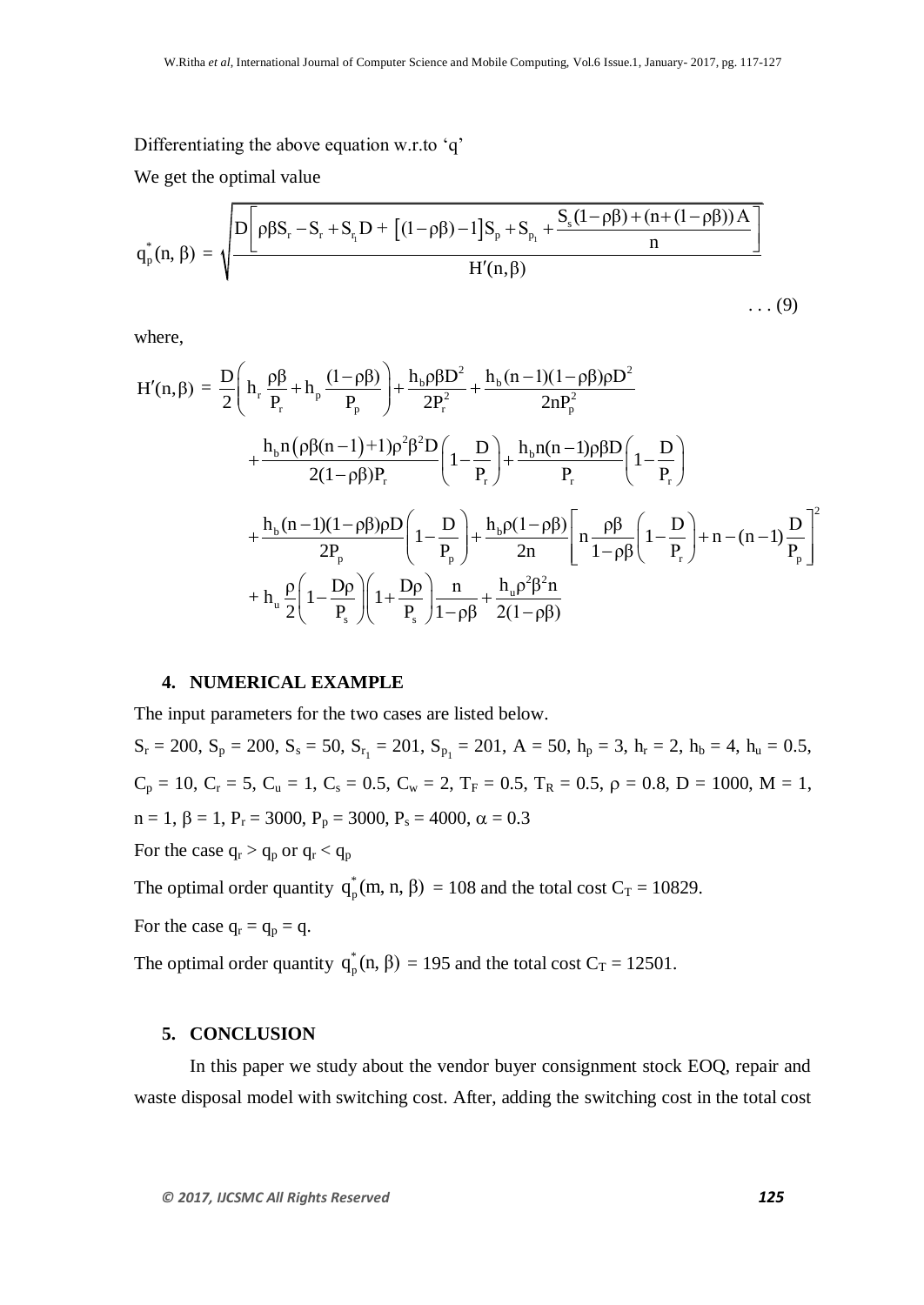function, we can conclude that the case  $q_r > q_p$  or  $q_r < q_p$  is more preferable than the case  $[q_{\rm r} = q_{\rm p} = q].$ 

# **REFERENCES**

- [1] Banerjee, A. (1986) A joint economic lot-size model for purchaser and vendor, Decision Sciences, 17(3) : 292-311.
- [2] Braglia, M., and Zavanella, L. (2003) Modelling an Industrial Strategy for Inventory Management in Supply Chains, The consignment stock case, International Journal of Production Research, 41(16) : 3793-3808.
- [3] Chung, S.L., Wee, H.M., Yang, P.C. (2008) Optimal policy for a closed-loop supply chain inventory system with remanufacturing, Mathematical and Computer Modelling, 48(5-6) : 867-881.
- [4] Corbett, C.J. (2001) Stochastic Inventory Systems in a supply chain with Asymmetric Information : Cycle Stocks Safety Stocks and consignment stock, Operations Research, 49(4) : 487-500.
- [5] Dobos, I., Gobsch, B., Pishchulov, N., Pakhomova, G and Richter, K. (2011) A vendor-purchaser economic lots-size problem with remanufacturing and deposit, Discussion papers from European University Viadrina Frankfurt (Oder), Department of Business Administration and Economics, NA304, ISSN 1860 0921, 1-29.
- [6] Dobos, I., Richter, K. (2004) An extended production / recycling model with stationary demand and return rates, International Journal of Production Economics, 90(3) : 311-323.
- [7] Dobos, I., Richter, K. (2006) A production / recycling model with quality considerations, International Journal of Production Economics, 104(2) : 571-579.
- [8] El Saadany, A.M.A., Jaber, M.Y. (2008) The EOQ repair and waste disposal model with switching computers and industrial engineering, 55(1) : 219-233.
- [9] El Saadany, A.M.A., Jaber, M.Y. (2010) A production / remanufacturing inventory model with price and quality dependent return rate, Computers and Industrial Engineering, 58(3) : 352-362.
- [10] Fleischmann, M., Bloemhof, J.M., Ruwaaard, R, Dekker, E., Van Der Laan, J.A.EE Van Nunen and Van, L.N, Wassenhove. (1997) Quantitative Models for